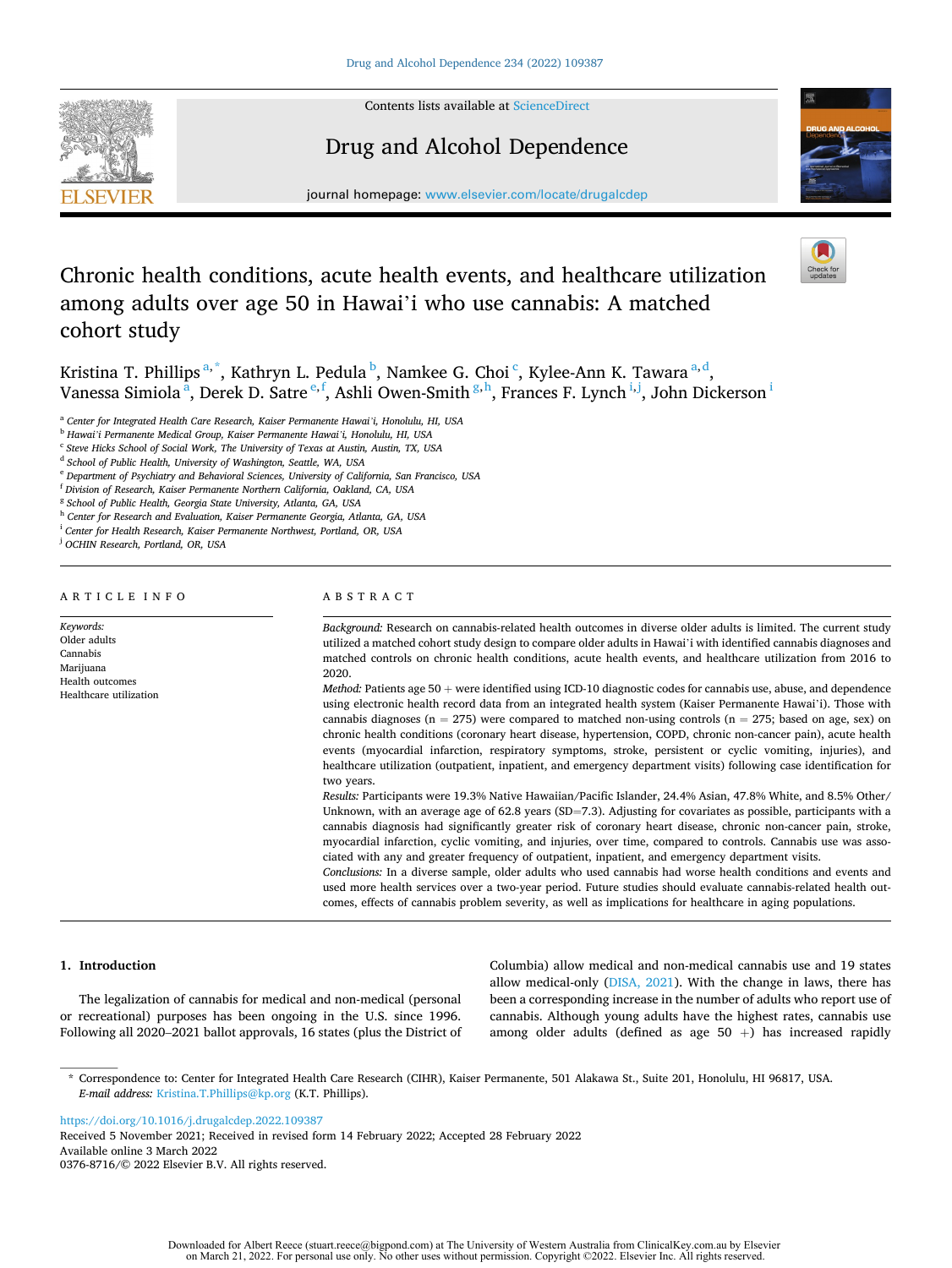([Salas-Wright et al., 2017\)](#page-6-0). Currently, approximately 10–14% of those ages  $50 +$  report past-year cannabis use, reflecting a substantial increase from 2003, when rates were reported at around 3% (Choi et al., 2021; [Han and Palamar, 2018, 2020; Salas-Wright et al., 2017; Schulenberg](#page-6-0)  [et al., 2020\)](#page-6-0). Older adults increasingly describe using a range of cannabis products and methods to ingest them, including use of edibles and vaping, although data on high potency products is not available ([Haug et al., 2017; Subbaraman and Kerr, 2021\)](#page-6-0). Despite increases in prevalence and use of new products, research on the health impacts of regular cannabis use is unclear, particularly in older adults, who generally have more medical comorbidities than young adults that could be exacerbated by cannabis.

Older adults are a fast-growing segment of the U.S. population and will soon outnumber those under age 18 ([U.S. Census Bureau, 2018](#page-6-0)). Historically, as a generation, baby boomers had relatively high rates of substance use compared with prior cohorts ([Yarnell et al., 2020\)](#page-6-0), which has fueled speculation that they may carry these patterns into later life. Perceptions of cannabis as risky or potentially harmful have decreased in older adults ([Salas-Wright et al., 2017\)](#page-6-0), perhaps driven by the possibility of medical benefit of cannabis for some chronic health conditions, although the evidence for such is sparse [\(Minerbi et al., 2019; van den](#page-6-0)  [Elsen et al., 2014\)](#page-6-0).

In spite of perceived potential health benefits, evidence for harm is also growing. In 2017, the National Academies of Sciences completed a thorough review of research on adverse health conditions associated with cannabis use ([National Academies of Sciences and Medicine, 2017](#page-6-0)). Of the physical health conditions examined in adult samples, evidence supported associations between cannabis use and worsening respiratory symptoms, chronic bronchitis, and risk of motor vehicle crashes. The evidence base for other physical health conditions examined in the report was insufficient to make firm conclusions. One major gap noted by the authors was the paucity of evidence on cannabis-related health effects in under-researched populations such as older adults.

It is well-established that older adults are more susceptible to a range of health conditions compared to younger adults, including cardiovascular conditions and events (e.g., hypertension, myocardial infarction [MI]) and respiratory illnesses (e.g., chronic obstructive pulmonary disorder [COPD]; [National Center for Health Statistics, 2021](#page-6-0)). Older adults are also more likely to take medications that may interact with cannabis ([Brown, 2020; Brown and Winterstein, 2019\)](#page-5-0). Although there is scant research on interactions between publicly-available cannabis and specific medications in older adults, accumulating evidence shows that certain medications may increase cannabinoid levels, that cannabinoids can impact the levels of other medications, that additive effects are possible, and serious interactions may exist with particular drugs, such as warfarin and clobazam ([Antoniou et al., 2020; Mahvan et al.,](#page-5-0)  [2017\)](#page-5-0). Cannabis may trigger MI in persons at high risk for cardiovascular disease, as well as in otherwise healthy adults, due to its cardiostimulatory and inflammatory effects [\(Chetty et al., 2021; National](#page-5-0)  [Academies of Sciences and Medicine, 2017\)](#page-5-0). However, some studies have not demonstrated higher rates of cardiovascular disease and hypertension in those using cannabis as compared to non-users ([Matson](#page-6-0)  [et al., 2021](#page-6-0)). Inhaling cannabis smoke, regardless of tobacco use status, has been shown to significantly increase the risk of respiratory disease, such as asthma and COPD [\(Winhusen et al., 2019\)](#page-6-0).

Falls are the leading cause of fatal and nonfatal injuries among older adults (Centers for Disease Control [[CDC\], 2020\)](#page-5-0). Because cannabis-related intoxication effects can include cognitive-motor skill impairment [\(Solowij and Pesa, 2010\)](#page-6-0), risk of falls and other injuries (e. g., traffic crashes) may be particularly problematic for older adults following cannabis consumption [\(Latif and Garg, 2020; Lum et al., 2019;](#page-6-0)  [Workman et al., 2021](#page-6-0)). Work by [Choi et al. \(2019\)](#page-6-0) shows that as many as one-third of older adults who used cannabis self-reported driving under the influence (DUI) of substances in the past year. In a different sample, higher cannabis use frequency was associated with increased odds of self-reported DUI ([Choi et al., 2016\)](#page-5-0).

Given these health effects, it is likely that cannabis use also impacts utilization of health care by older adults. Recent studies have shown that cannabis use or cannabis use disorder (CUD) is associated with greater health service utilization [\(Bahorik et al., 2018; Campbell et al., 2017;](#page-5-0)  [Choi et al., 2021, 2018; Matson et al., 2020\)](#page-5-0), but the evidence is limited and mixed, particularly for older adults ([Choi et al., 2021, 2018](#page-6-0)). Using data from a U.S. epidemiological survey, [Choi et al. \(2018\)](#page-6-0) found that older adults who used cannabis in the past year had a higher rate of injury, which led to greater emergency department (ED) visits, as compared to non-users. Using data from the National Survey on Drug Use and Health, [Choi et al. \(2021\)](#page-6-0) found that older adults using cannabis in the past year had a lower proportion of outpatient visits, but a higher proportion of ED visits and hospitalization, compared to non-using controls.

Electronic health record (EHR) studies have shown that adults with CUD had greater documented ED and inpatient visits compared to matched controls [\(Bahorik et al., 2018; Campbell et al., 2017\)](#page-5-0). Adult primary care patients who used cannabis less than monthly or daily had a greater risk of ED, urgent care, or hospital admission utilization ([Matson et al., 2020\)](#page-6-0). A study examining data from the Nationwide Inpatient Sample dataset found that inpatient admissions for CUD grew 2-fold from 2002 to 2011, with substantial increases among older, more ill patients ([Charilaou et al., 2017](#page-5-0)). Contradictory findings based on self-report found that cannabis use ([Bhandari et al., 2016\)](#page-5-0) or frequency ([Fuster et al., 2014](#page-6-0)) was not associated with increased healthcare utilization. The legalization of non-medical cannabis in particular U.S. states, such as Colorado, has been associated with increased ED visits and/or hospitalization for cannabis exposure and cannabinoid hyperemesis syndrome (nausea/vomiting; [Kim and Monte, 2016\)](#page-6-0).

The urgency to better understand cannabis use and associated health problems and utilization in older adults, particularly those from diverse ethnic/racial backgrounds, is immense. Compared to other U.S. states, Hawai'i has high numbers of multi-racial, Asian, and Pacific Islander populations ([Pew Research Center, 2015, 2021; U.S. Department of](#page-6-0)  [Health and Human Services, 2021\)](#page-6-0). As these groups are significantly understudied, we aimed to better inform the literature on cannabis by focusing solely on participants from Hawai'i. We utilized EHR data from an integrated health care system (Kaiser Permanente Hawai'i; KPHI) to identify patients age  $50 +$  with diagnostic cannabis codes and compared them with matched non-using controls on specific chronic (coronary heart disease [CHD], hypertension, COPD, chronic non-cancer pain) and acute (MI, respiratory symptoms, hemorrhagic and ischemic stroke, persistent or cyclic vomiting, and injuries) health conditions or events and healthcare utilization (outpatient, inpatient, and ED visits) for two years following case identification. We focused primarily on health outcomes that have been infrequently studied in older adults. Though other outcomes are equally important (e.g., neurocognitive and psychiatric disorders), the current analysis focuses solely on select medical conditions. Compared to matched, non-using controls, we hypothesized that those with cannabis diagnoses would experience: (H1) greater subsequent rates of all chronic health conditions and acute health events and (H2) any and greater frequency of ED visits, outpatient visits, and hospitalizations.

# **2. Method**

## *2.1. Setting*

Kaiser Permanente (KP) is a federally qualified not-for-profit, groupmodel health maintenance organization that provides integrated, comprehensive medical care to over 240,000 individuals in the state of Hawai'i. The membership reflects the demographic/sociographic characteristics of the general population, including approximately 10% Medicaid enrollment. Demographic and clinical information is available in the EHR and includes administrative membership characteristics, inpatient admissions, outpatient visits, laboratory tests, pharmacy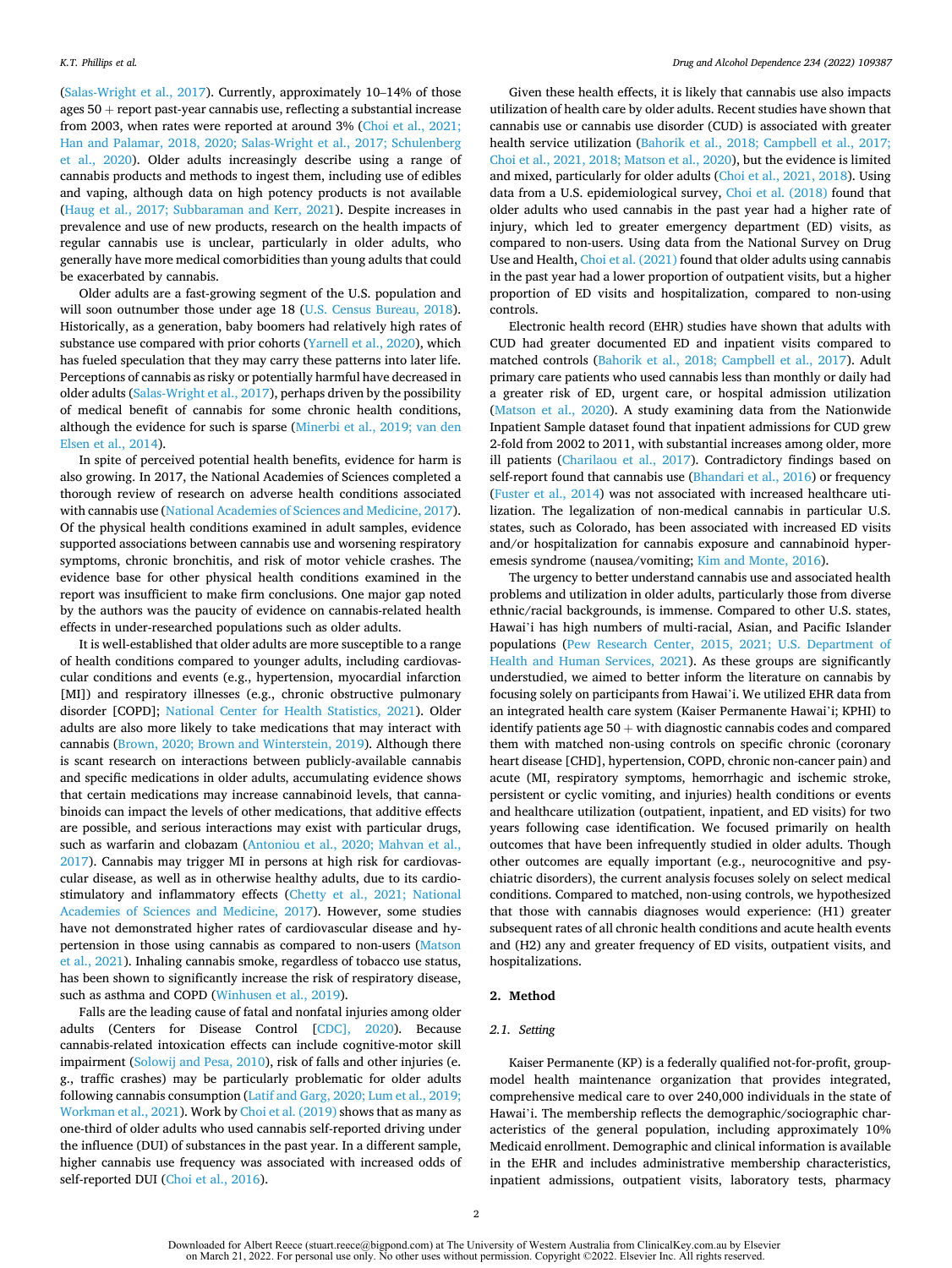dispenses and outside claims and referrals. These databases are linked through each member's unique health record number. Additionally, each member is linked to the demographic information obtained from the 2010 US Census and American Community Survey (ACS) via the associated census tract. Although medical cannabis has been allowed in the state of Hawai'i since 2000, it is not permitted for recreational, nonmedical purposes [\(State of Hawai](#page-6-0)'i, 2021).

## *2.2. Study sample and design*

Adult health plan members age  $50 +$  as of October 1, 2015 were eligible for the study. A matched cohort study design was used. Cannabis cases included those who had an inpatient or outpatient cannabis diagnosis, as assessed using the International Classification of Diseases, 10th ed. (ICD-10) codes F12.x, in the two-year period of April 1, 2016 through March 31, 2018. Cases included members with any diagnostic code for "cannabis use" (ICD-10 F12.9x; 42% of sample), "CUD" (Cannabis Abuse or Dependence; ICD-10 F12.1-F12.29; 55% of sample), or both (3% of sample). We included cases with sole "in remission" CUD diagnoses ( $n = 2$ ), as many clinicians use the in-remission label for patients in early remission who continue to be at-risk for relapse. All cases were combined into one group. Those with a CUD diagnosis had significantly higher rates of any behavioral health condition (not including substance use) prior to the study period  $(52.2\% \text{ vs } 36.8\%, p =$ .02), but there were no other significant differences between those with CUD or cannabis use diagnoses.

Age-sex matched controls were selected among those without any diagnostic code for cannabis use at any time in their medical record. Participants in each group are subsequently referred to below as cases (i. e., those having any cannabis diagnostic code) and controls. Potential controls were matched on age (month and year of birth) and sex to cases and were selected randomly using a 1:1 ratio. We expected our outcomes of subsequent diagnosis and health care utilization to be associated with age and sex and therefore matched on these factors. Though our cannabis cohort had over 78,000 potential controls, in order to avoid reaching spurious conclusions due to large sample size, we chose to use a similarly-sized control group ([Breslow and Day, 1980\)](#page-5-0).

## *2.3. Outcomes and covariates*

The date of the first cannabis diagnosis in the two-year eligibility period (4/1/2016 – 3/31/2018) was denoted the index diagnosis. The EHR was queried to identify demographics and covariates in the 6 month period prior to the index diagnosis and to assess diagnostic and health care utilization outcomes in the two years following the index diagnosis. The data collection for the controls used the index diagnosis date of the matching cannabis use case.

Outcomes evaluated during the two years post-index diagnosis included: 1) diagnosis of chronic health conditions, including CHD, hypertension, COPD, chronic non-cancer pain, and any of these conditions, 2) diagnosis of acute health events, including respiratory symptoms, hemorrhagic or ischemic stroke, MI, persistent or cyclic vomiting (symptoms of Cannabinoid Hyperemesis Syndrome), injuries (i.e., any motor vehicle crash, falls or accidental overdose/poisoning of any substance), and any of these conditions/events, and 3) any inpatient, outpatient, and ED healthcare utilization. We also examined the number of visits among those with any utilization. ICD-10 codes used to identify all diagnoses, including for cannabis, can be found in the supplementary materials (Table S1).

The following comorbid conditions diagnosed in the six months prior to the index date were included as covariates when appropriate: comorbid substance use disorder (SUD) (alcohol, opioids, sedatives, cocaine, other amphetamines, tobacco, inhalants or other); chronic health conditions and acute health events noted above that occurred six months prior to the index cannabis diagnosis; major depressive episode or disorder; anxiety disorder.

Race and ethnicity were self-reported at the time of initial membership enrollment and obtained from the EHR. Members have an opportunity to report up to 5 different races. For classification purposes we report the first listed non-white race. If white is the only reported race then the member is classified as white. Latinx classification is indicated when members select "Hispanic" ethnicity in a separate question. Body mass index  $(kg/m^2)$  was based on height and weight measurements closest to the index diagnosis date. Tobacco use was obtained during outpatient visits. We captured tobacco use status (i.e., never, former, or current use) recorded at the time closest to the index diagnosis. The proportion of households in the patient's neighborhood on public assistance was obtained from the ACS and based on the patient's address.

## *2.4. Data analyses*

All statistical analyses were conducted using SAS 9.4 (SAS Institute, Cary, NC). Descriptive statistics were used to summarize sample characteristics. Group comparisons (cases vs. controls) for demographic and baseline conditions were evaluated using McNemar and paired t-tests as appropriate. Conditional logistic regression was used to estimate adjusted odds ratios comparing dichotomous outcomes (chronic health conditions, acute health events, and any utilization) between cases and controls (H1 and H2). Frequency of healthcare utilization, measured as the number of events among those individuals with at least one event, was evaluated using a conditional poisson regression model, adjusting for covariates (H2). Due to low numbers for certain health conditions or events (hemorrhagic and ischemic stroke, MI, persistent or cyclic vomiting, motor vehicle crashes and falls), adjusted odds ratios could not be estimated validly. As some individuals died (25 cases, 8 controls) or left the health plan (36 in each group) during the 2-year follow-up, we conducted sensitivity analyses adjusting for person-months of eligibility (mean=21; median=24 months for both groups). These yielded similar results and are not reported.

## **3. Results**

## *3.1. Participant characteristics*

Study participants were, on average, 62.8 (SD=7.3; range 51–87) years old, predominantly male (69.5%), and were White (47.8%), Asian (24.4%), Native Hawaiian or Pacific Islander (NHPI; 19.3%), or an unknown or other race (8.5%) not documented in the EHR; and 5.6% Latinx. Cases and controls differed significantly by race/ethnicity ([Table 1](#page-3-0)). Cases were more likely to be White (54.2% vs 41.5%) or NHPI (23.3% vs 15.3%) and controls were more likely to be Asian (34.5% vs 14.2%). Cases had a lower BMI (27.5 vs 28.7) and were more likely to live in a neighborhood with a higher proportion of households on public assistance (4.2% vs 3.1%) than controls. Cases were also more likely to be current (25.7% vs 13.4%) or former smokers (48.5% vs 35.8%) and have a history comorbid SUD (30.6% vs 10.2%), chronic health conditions (66.9% vs 46.2%), acute health events (32% vs 11.6%), and behavioral health disorders (45.8% vs 16%) in the six months before the index diagnosis.

# *3.2. Association between cannabis diagnosis and chronic health conditions and acute health events*

## *3.2.1. Chronic health conditions*

Both overall (i.e., any of the specified chronic health conditions) and specific chronic health conditions (i.e., CHD, hypertension, COPD, and chronic non-cancer pain) occurred at higher rates among cases compared to matched controls [\(Table 2](#page-3-0)). After adjusting for covariates, differences in rates were significant for overall (any) chronic condition  $(aOR = 3.41, p = .001)$ , CHD  $(aOR = 3.92, p < .001)$ , and chronic noncancer pain (*aOR* = 2.48, *p <* .001). Rates of hypertension and COPD did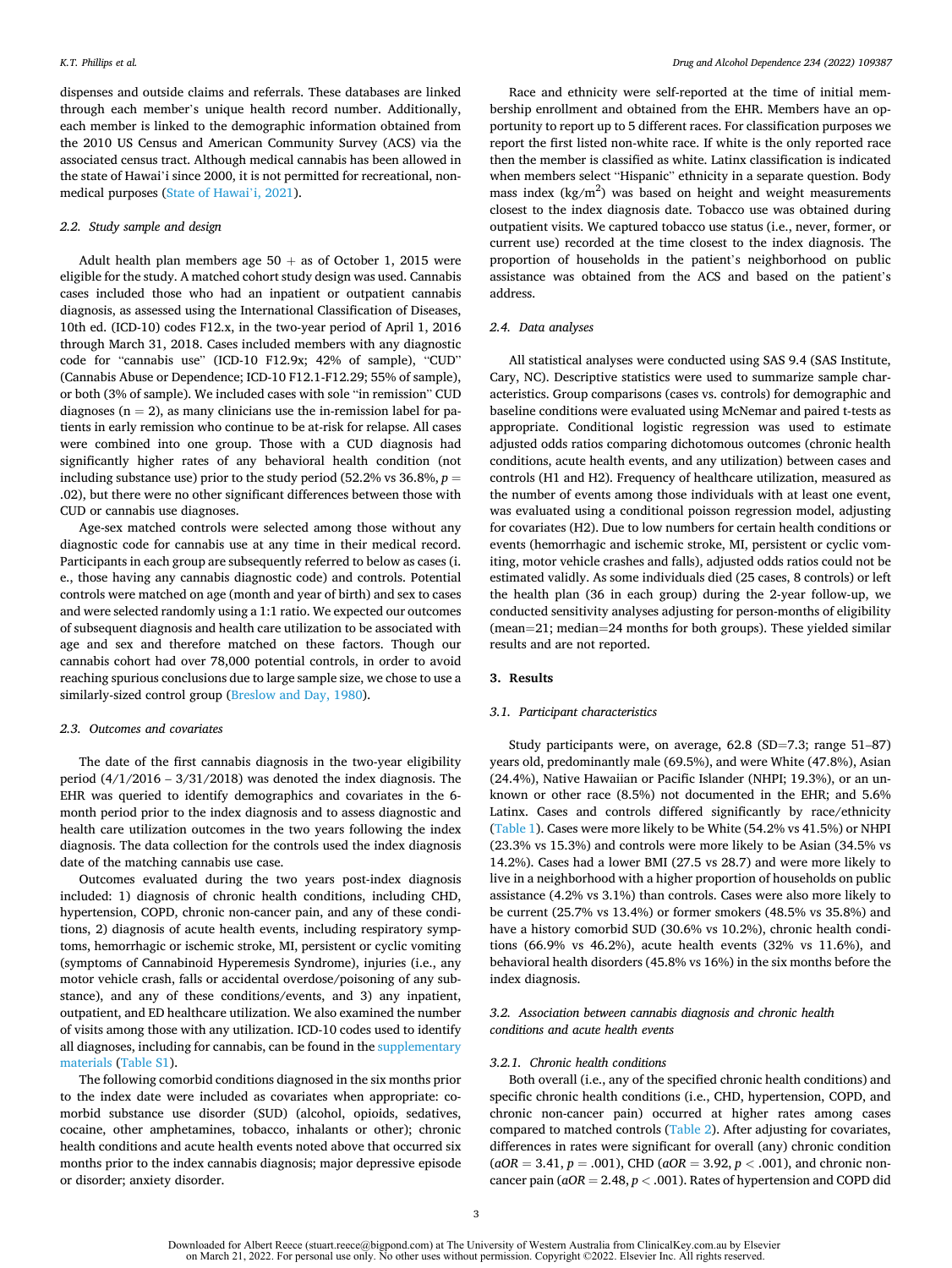#### <span id="page-3-0"></span>**Table 1**

Baseline characteristics by group and total ample. Cell entries are mean ( $\pm$  SD) or n (%).

| Group                                                                 |                    |                   |                       |                      |  |  |
|-----------------------------------------------------------------------|--------------------|-------------------|-----------------------|----------------------|--|--|
| Variable                                                              | Sample $(N = 550)$ | Case $(n = 275)$  | Control ( $n = 275$ ) | p-value <sup>a</sup> |  |  |
| Age                                                                   | 62.8 ( $\pm$ 7.3)  | 62.8 ( $\pm$ 7.3) | 62.8 ( $\pm$ 7.3)     | <b>NA</b>            |  |  |
| Sex (male)                                                            | 382 (69.5)         | 191 (69.5)        | 191 (69.5)            | <b>NA</b>            |  |  |
| Race                                                                  |                    |                   |                       | < 0.0001             |  |  |
| Asian                                                                 | 134 (24.4)         | 39 (14.2)         | 95 (34.5)             |                      |  |  |
| White                                                                 | 263 (47.8)         | 149 (54.2)        | 114(41.5)             |                      |  |  |
| Native Hawaiian or Pacific Islander                                   | 106(19.3)          | 64 (23.3)         | 42(15.3)              |                      |  |  |
| Other                                                                 | 47(8.5)            | 23(8.4)           | 24(8.7)               |                      |  |  |
| Latinx (Yes)                                                          | 31(5.6)            | 21(7.6)           | 10(3.6)               | 0.0435               |  |  |
| BMI $(kg/m2)b$                                                        | 28.1 ( $\pm$ 6.6)  | $27.5 (\pm 6.1)$  | $28.7 (\pm 6.9)$      | 0.0451               |  |  |
| Percentage of households in geocode on public assistance <sup>b</sup> | 3.7 ( $\pm$ 4.0)   | 4.2 ( $\pm$ 4.5)  | 3.1 ( $\pm$ 3.4)      | 0.0020               |  |  |
| Tobacco use <sup>b</sup>                                              |                    |                   |                       | < 0.0001             |  |  |
| Never                                                                 | 195 (37.5)         | 70 (25.7)         | 125(50.8)             |                      |  |  |
| Former                                                                | 220 (42.3)         | 132 (48.5)        | 88 (35.8)             |                      |  |  |
| Current                                                               | 103 (19.8)         | 70 (25.7)         | 33 (13.4)             |                      |  |  |
| Diagnoses prior to index diagnosis                                    |                    |                   |                       |                      |  |  |
| Comorbid substance use disorder                                       | 112(20.4)          | 84 (30.6)         | 28(10.2)              | < 0.0001             |  |  |
| Chronic health condition                                              | 311 (56.6)         | 184 (66.9)        | 127 (46.2)            | < 0.0001             |  |  |
| Acute health event                                                    | 120(21.8)          | 88 (32.0)         | 32(11.6)              | < 0.0001             |  |  |
| Behavioral health disorder                                            | 170 (30.9)         | 126 (45.8)        | 44 (16.0)             | < 0.0001             |  |  |

 $^{\rm a}$  p-values are based on paired t-test for continuous measures and McNemar's test for categorical measures. b Missing data for 3–4 cases and 32–33 controls, depending on the variable.

not differ significantly between cases and matched controls (*p >* .05).

## *3.2.2. Acute health events*

Rates of acute health events, including overall events (i.e., any of the specified acute health events), MI, respiratory symptoms, hemorrhagic and ischemic stroke, persistent or cyclic vomiting, and injuries (a composite of motor vehicle crashes, falls, and poisoning) were higher among cases as compared to controls (see Table 2). After covariate adjustment, differences between groups remained significant for overall (any) acute event (*aOR* = 2.01, *p* = .004) and injuries (*aOR* = 2.90, *p* = .003). Due to few events among controls, adjusted odds ratios could not be estimated for stroke, MI, and persistent or cyclic vomiting, yet cases had significantly higher rates of all three compared to controls in unadjusted analyses (*p <* .0001 for all). Although more cases (59.3%) than controls (37.8%) experienced respiratory symptoms, differences were not significant after adjusting for covariates  $(p = .076)$ .

# *3.3. Association between cannabis diagnosis and subsequent healthcare utilization*

Associations between cannabis diagnosis and subsequent healthcare utilization are shown in [Table 3](#page-4-0). Cannabis diagnosis was significantly associated with having an ED visit (*aOR* = 1.89, *p* = .001). Among those with any ED visit, cannabis use was associated with more frequent visits  $(aRR = 1.93, p = .002)$ . Cannabis diagnosis predicted risk of inpatient hospitalization ( $aOR = 3.83$ ,  $p = <0.001$ ), as well as more frequent hospitalizations (*aRR* = 1.41, *p* = .025). Cannabis diagnosis was also associated with any future outpatient visit  $(aOR = 4.71, p = <0.001)$ , as well as number of visits  $(aRR = 1.74, p = .006)$ .

## **4. Discussion**

This study examined the association between cannabis diagnosis and select health outcomes among diverse adults age  $50 + in$  an integrated health system in Hawai'i. Overall, we found that those with a cannabis

#### **Table 2**

Association between cannabis diagnosis and subsequent chronic health conditions and acute health events.

| Outcome                                        | Group            |                     | Adjusted OR (95% CI) <sup>a</sup> | p-value  |
|------------------------------------------------|------------------|---------------------|-----------------------------------|----------|
|                                                | Case, $n$ $(\%)$ | Control, $n$ $(\%)$ |                                   |          |
| Chronic health conditions                      |                  |                     |                                   |          |
| Any                                            | 252 (91.6)       | 193 (70.2)          | 3.41 (1.64, 7.09)                 | 0.0010   |
| Coronary heart disease (CHD)                   | 65 (23.6)        | 19(6.9)             | 3.92 (1.97, 7.80)                 | 0.0001   |
| Hypertension                                   | 155 (56.4)       | 113(41.1)           | 1.46 (0.94, 2.28)                 | 0.0921   |
| Chronic obstructive pulmonary disorder (COPD)  | 75 (27.3)        | 42 (15.3)           | 1.29(0.81, 2.05)                  | 0.2897   |
| Chronic non-cancer pain                        | 206 (74.9)       | 151 (54.9)          | 2.48 (1.62, 3.79)                 | < 0.0001 |
| Acute health events                            |                  |                     |                                   |          |
| Any                                            | 187 (68.0)       | 108 (39.3)          | 2.01(1.26, 3.21)                  | 0.0036   |
| Respiratory symptoms                           | 163 (59.3)       | 104 (37.8)          | 1.50(0.96, 2.35)                  | 0.0756   |
| Hemorrhagic and ischemic stroke                | 28(10.2)         | 2(0.7)              | N/A <sup>b</sup>                  | < 0.0001 |
| Myocardial infarction (MI)                     | 23(8.4)          | 3(1.1)              | N/A <sup>b</sup>                  | < 0.0001 |
| Persistent or cyclic vomiting                  | 15(5.5)          | 2(0.7)              | N/A <sup>b</sup>                  | < 0.0001 |
| Injuries (all)                                 | 47(17.1)         | 12(4.4)             | 2.90 (1.42, 5.87)                 | 0.0033   |
| Motor vehicle accidents                        | 1(0.4)           | $\mathbf{0}$        | $N/A^b$                           | < 0.0001 |
| Falls                                          | 14(5.1)          | 1(0.4)              | $N/A^b$                           | < 0.0001 |
| Accidental overdose/poisoning of any substance | 35(12.7)         | 11(4.0)             | 3.40 (1.68, 6.88)                 | 0.0007   |

<sup>a</sup> Models are adjusted for the following covariates as appropriate: body mass index; tobacco use status; proportion of households in the patient's neighborhood on public assistance; any co-morbid SUD; any chronic health condition; and any acute health event. The following covariates were not statistically significant (and therefore not included as covariates) in any model: race/ethnicity; prior diagnosis of a major depressive episode or disorder; and prior diagnosis of any anxiety disorder.<br><sup>b</sup> Due to few events, adjusted odds ratios could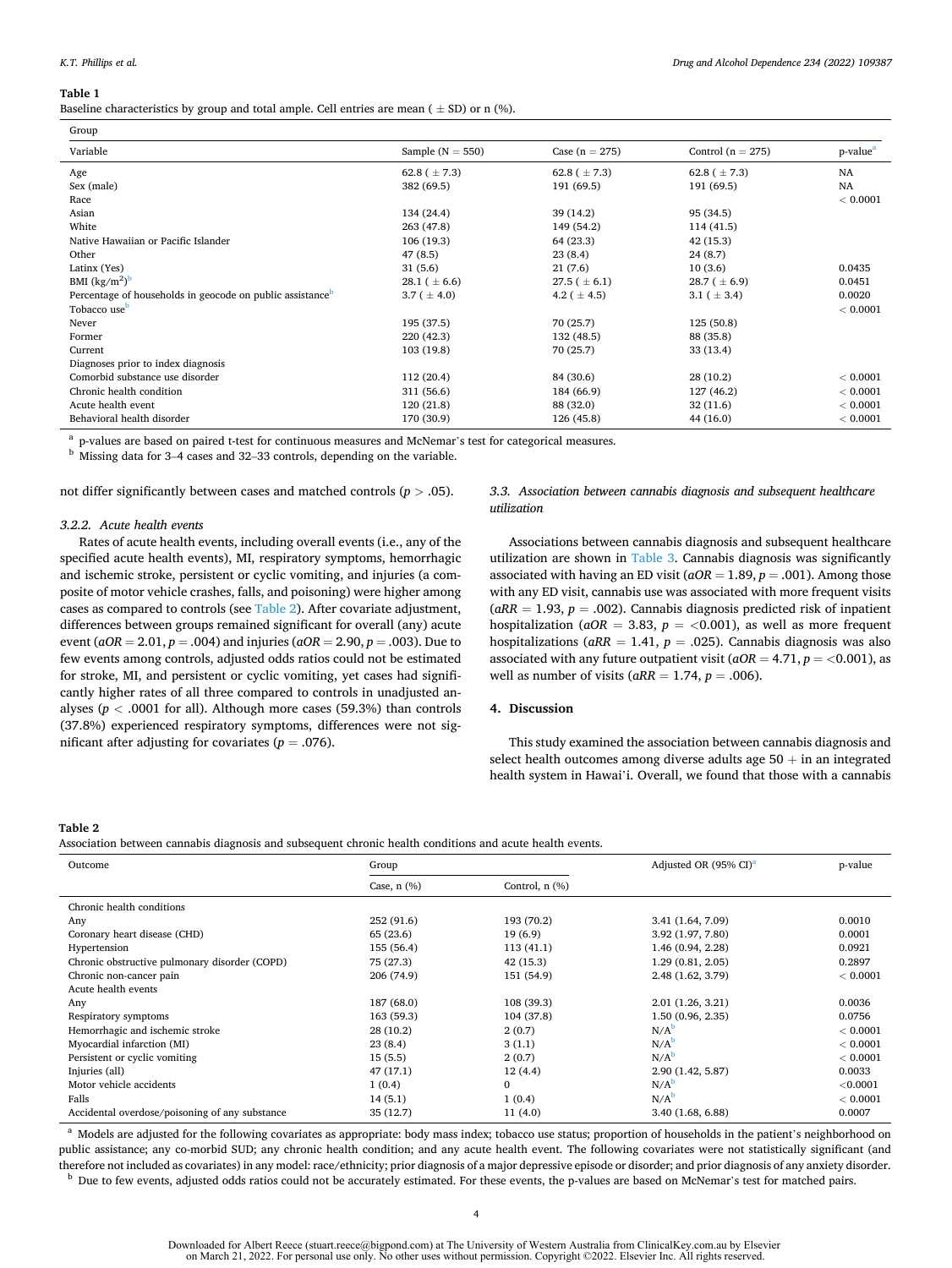#### <span id="page-4-0"></span>**Table 3**

Association between cannabis diagnosis and subsequent healthcare utilization.

| Outcome                                                | Adjusted OR (95% CI) <sup>a</sup>                           | p-value                      | Adjusted RR (95% CI) <sup>a</sup>                         | p-value<br>$\frac{1}{2} \left( \frac{1}{2} \right) \left( \frac{1}{2} \right) \left( \frac{1}{2} \right) \left( \frac{1}{2} \right) \left( \frac{1}{2} \right) \left( \frac{1}{2} \right) \left( \frac{1}{2} \right) \left( \frac{1}{2} \right) \left( \frac{1}{2} \right) \left( \frac{1}{2} \right) \left( \frac{1}{2} \right) \left( \frac{1}{2} \right) \left( \frac{1}{2} \right) \left( \frac{1}{2} \right) \left( \frac{1}{2} \right) \left( \frac{1}{2} \right) \left( \frac$ |
|--------------------------------------------------------|-------------------------------------------------------------|------------------------------|-----------------------------------------------------------|---------------------------------------------------------------------------------------------------------------------------------------------------------------------------------------------------------------------------------------------------------------------------------------------------------------------------------------------------------------------------------------------------------------------------------------------------------------------------------------|
|                                                        | Risk of any utilization                                     |                              | Risk for number of visits <sup>b</sup>                    |                                                                                                                                                                                                                                                                                                                                                                                                                                                                                       |
| ED visits<br>Outpatient encounters<br>Inpatient visits | 1.89 (1.29, 2.79)<br>4.71 (2.09, 10.66)<br>3.83(2.20, 6.65) | 0.0012<br>0.0002<br>< 0.0001 | 1.93 (1.44, 2.59)<br>1.74(1.14, 2.65)<br>1.41(1.07, 1.87) | 0.0017<br>0.0055<br>0.0247                                                                                                                                                                                                                                                                                                                                                                                                                                                            |

a Models are adjusted for race/ethnicity (any inpatient visit and number of outpatient visits) and a prior diagnosis of co-morbid SUD (any ED visit, any inpatient visit, and number of ED visits), as appropriate. The following covariates were not statistically significant (and therefore not included as covariates) in any model: body mass index; tobacco use status; proportion of households in the patient's neighborhood on public assistance; prior diagnosis of selected chronic health conditions; prior diagnosis of selected acute health events; prior diagnosis of a major depressive episode or disorder; and prior diagnosis of selected anxiety disorders.<br><sup>b</sup> among those with at least one visit.

diagnosis had two to three times higher rates of any acute or chronic health condition or event compared to non-using controls, as assessed in the two-year period following case identification. Compared to matched controls, those with a cannabis diagnosis had significantly higher rates of CHD, chronic non-cancer pain, stroke, MI, persistent or cyclic vomiting, and injuries. Though those with a cannabis diagnosis had higher rates of all health conditions and events, we found no significant differences for hypertension, COPD, and respiratory symptoms. Findings related to healthcare utilization demonstrated that having a cannabis diagnosis was associated with any and the number of future ED visits, outpatient visits, and hospitalizations.

Our findings present new evidence of possible adverse health outcomes related to cannabis use in older adults. Considering differences between those with a cannabis diagnosis and matched controls for specific health conditions, the odds of subsequent CHD were the greatest. Past reviews have demonstrated mixed evidence for CHD risk among those who use cannabis ([Richards et al., 2019\)](#page-6-0). Other cardiovascular outcomes examined in this study included hypertension, MI, and hemorrhagic and ischemic stroke. No significant differences were found between groups for hypertension. Though we found that risk for MI and stroke differed significantly between cases and controls, the numbers were too low to get appropriate estimates of risk. Limited data based on case reports suggests that cannabis use may induce MI immediately following use [\(Chetty et al., 2021](#page-5-0)). A recent systematic review and meta-analysis found that stroke prevalence was slightly higher among those who used cannabis compared with non-users, but the average age of participants who used cannabis across studies was 26.2 years ([Swetlik](#page-6-0)  [et al., 2021](#page-6-0)). In trying to understand potential cardiovascular mechanisms, past work has shown that those who use cannabis experience increases in heart rate and blood pressure immediately after use, possibly from sympathetic nervous system activation and parasympathetic nervous system inhibition ([Chetty et al., 2021; Richards](#page-5-0)  [et al., 2019\)](#page-5-0). More evidence is needed to fully understand risk in older adults, who are generally at higher risk for cardiovascular conditions and events than younger adults ([National Center for Health Statistics,](#page-6-0)  [2021\)](#page-6-0).

Patients with a cannabis diagnosis in our study had higher rates of respiratory symptoms (59% vs 38%) and COPD (27% vs 15%) compared to matched controls, but these differences were not statistically significant. Past work generally supports a link between cannabis and bronchitis, but less commonly for cannabis and serious respiratory conditions such as COPD [\(Gracie and Hancox, 2021; National Academies of Sci](#page-6-0)[ences and Medicine, 2017](#page-6-0)). One limitation associated with past work is that studies have not consistently controlled for tobacco smoking in analyses, making it difficult to separate out the effects ([National Acad](#page-6-0)[emies of Sciences and Medicine, 2017](#page-6-0)). It is possible that tobacco co-use may be contributing to mixed findings and could lead to an additive risk for COPD and other respiratory diseases in older adults. Currently, available evidence for risks related to cannabis alone is limited [\(Tan](#page-6-0)  [et al., 2009; Tashkin, 2009\)](#page-6-0).

Additional health outcomes examined in this study include chronic non-cancer pain, persistent or cyclic vomiting, and injuries. Cannabis

use is common among individuals with chronic non-cancer pain and past research remains mixed as to the extent that cannabis may improve chronic and non-cancer pain symptoms ([Campbell et al., 2018; National](#page-5-0)  [Academies of Sciences and Medicine, 2017](#page-5-0)). Though we cannot verify with our data, we suspect that higher rates of pain may have been at least partially due to participant use of cannabis for medical purposes. When asked about conditions for which they use cannabis medically, older adults consistently identify pain as the predominant condition ([Reynolds et al., 2018; Yang et al., 2021\)](#page-6-0). Additionally, current research shows that regular, ongoing cannabis use can produce significant nausea and vomiting (aka cannabinoid hyperemesis), leading to ED visits, particularly when cannabis is inhaled [\(Monte et al., 2019; Sorensen](#page-6-0)  [et al., 2017\)](#page-6-0). Our study provides initial evidence that older adults may also experience hyperemesis.

Though there is evidence that driving under the influence of cannabis can lead to motor vehicle crashes ([National Academies of](#page-6-0)  [Sciences and Medicine, 2017\)](#page-6-0), evidence for other injuries related to cannabis use, especially among older adults, is scant. In one recent study, [Choi et al. \(2018\)](#page-6-0) found that cannabis use was associated with injuries in adults over age 50. Cannabis use increased the likelihood of visits to the ED via increases in injuries. Similarly, our data showed that risk of injuries in older adults who use cannabis was almost three times higher than in non-users. More research on falls and other injuries related to cannabis use in older adults is needed, as intoxication effects could influence fall risk and driving in ways that are different from younger populations.

Similar to recent EHR studies with adult populations who have used cannabis or have CUD, we found strong associations between cannabis use and any and more frequent healthcare utilization among older adults in our sample ([Bahorik et al., 2018; Campbell et al., 2017; Matson et al.,](#page-5-0)  [2020\)](#page-5-0). Due to higher rates of various health conditions in cases compared to controls, it's not surprising that cannabis use status was associated with healthcare utilization. Older adults tend to have greater healthcare needs, but limited research has focused on cannabis-related health effects in this group. A recent study with adults in a primary care setting found those aged 50–64 who used cannabis daily or almost daily utilized urgent healthcare more than non-users in the same age range ([Matson et al., 2020](#page-6-0)). In future studies it will be necessary to determine how cannabis use frequency and length of time using, product potency, and route of ingestion affect utilization. Preliminary evidence suggests that more frequent use of high potency products (e.g., concentrates) may lead to increased negative consequences in younger populations, but it is unclear if concentrates impair older adults in the same manner [\(Bedillion et al., 2022\)](#page-5-0). Recent evidence with younger adults suggests that both cannabis flower and concentrates may lead to balance impairment post-use, which could drive healthcare utilization in older adults [\(Bidwell et al., 2020\)](#page-5-0).

Current literature is lacking on a wide range of negative health effects related to cannabis in non-White populations, especially for those who are Asian and NHPI. Ethnic minorities are at greater risk of health disparities, including substance use (Lê Cook et al., 2010; Hines et al., [2012; Vasilenko et al., 2017; Wu et al., 2016\)](#page-6-0), but may receive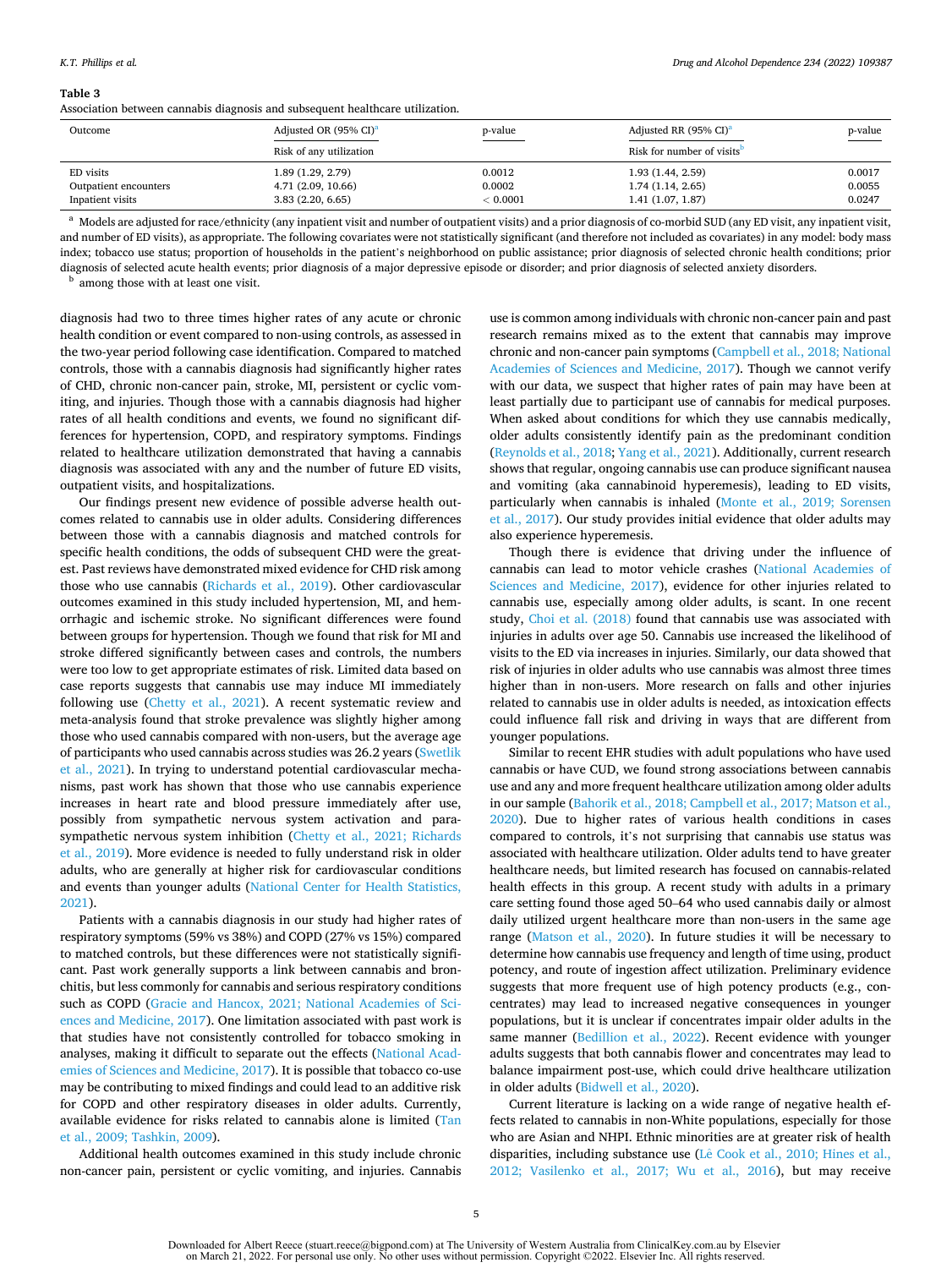<span id="page-5-0"></span>differential access to treatment resources (Chen et al., 2020). A complex set of determinants (e.g., income, education, neighborhood), including structural racism, likely play a significant role in these health disparities ([Churchwell et al., 2020\)](#page-6-0). The current study is the first to our knowledge to examine cannabis-related health outcomes in older adults from diverse groups that have been understudied. It will be important for future research to examine whether particular groups of older adults are more vulnerable to cannabis-related risks.

This study has a number of limitations. We predominantly selected particular health conditions/events that have been understudied in older adults; however, there are many other important medical conditions that need to be explored, including cognitive and psychiatric disorders. We utilized ICD-10 codes to identify health conditions and may have missed codes that could have increased the number of conditions assessed. Some conditions were rarely reported (e.g., motor vehicle crashes); small numbers prohibited calculation of adjusted estimates. Cannabis use was assessed via the EHR and included only instances where cannabis was recorded in the patient's health record. Practitioners do not consistently ask patients about their cannabis use and tend to record information only when it is substantial; therefore, we may not have identified all possible cases. Though we examined health outcomes following cannabis diagnosis, members could have had the conditions in the more distant past and may have been using cannabis before a formal diagnosis was assigned. Our data did not allow us to determine whether visits were specific to cannabis or treatment for SUD. In addition, information about the patient's cannabis use, including frequency, quantity, potency, and route of ingestion or form (e.g., flower, concentrates), was not available. Older adults report medical and non-medical use of cannabis and use of a wide range of products (Arora et al., 2019; Cranford et al., 2016; Kaufmann et al., 2020; Lum et al., 2019; Manning and Bouchard, 2021; Reynolds et al., 2018). This information should be captured in future work. We used a relatively young age cutoff of  $50 +$ . While consistent with prior studies (e.g., Choi [et al., 2018](#page-6-0)), future work should also examine older samples. Participants were all insured members of a KP health plan in one geographic region (Hawai'i) and may not be representative of those who are uninsured or who live in states with no access to medical cannabis or that allow recreational, non-medical use. Lastly, race/ethnicity were self-reported and this classification may be subject to error, as many people in Hawai'i are multi-racial, but may not identify as such ([Kane](#page-6-0)[shiro et al., 2011\)](#page-6-0).

## **5. Conclusions**

Although the current study cannot establish a causal relationship between cannabis and specific health outcomes, it does provide evidence of possible links in older adults. Rates of particular health conditions and events were higher in those who had a cannabis diagnosis compared to matched controls and cannabis use was associated with greater healthcare utilization. Future studies should examine these health outcomes in a larger sample, across differing geographic areas with varying cannabis laws. Learning more about dose-dependent effects and co-use of cannabis with tobacco and other drugs will be important to better understand the impact of cannabis on health outcomes in older adults, particularly among those from diverse ethnic groups. These findings also highlight the importance of screening for cannabis use in older adults presenting with health conditions that may be related to cannabis. It will be important to continue learning about the therapeutic benefits and adverse health outcomes associated with cannabis in order to provide accurate information for patients.

# **Role of funding source**

The authors did not receive any funding for the study.

# **CRediT authorship contribution statement**

All authors made significant contributions to this manuscript. Dr. Phillips took the lead role in conceptualization, methodology, writing and editing the manuscript. Ms. Pedula aided in the conceptualization of the study, curated the data, conducted the analyses, and summarized the findings. Dr. Choi aided in the conceptualization of the study and contributed to the writing and editing of the manuscript. Ms. Tawara and Drs. Simiola, Satre, Owen-Smith, Lynch, and Dickerson all played supporting roles in writing and editing the manuscript. All authors reviewed and approved the final manuscript.

## **Conflict of interest**

None noted.

## **Appendix A. Supporting information**

Supplementary data associated with this article can be found in the online version at [doi:10.1016/j.drugalcdep.2022.109387](https://doi.org/10.1016/j.drugalcdep.2022.109387).

#### **References**

- Antoniou, T., Bodkin, J., Ho, J.M., 2020. Drug interactions with cannabinoids. CMAJ 192 (9), E206. [https://doi.org/10.1503/cmaj.191097.](https://doi.org/10.1503/cmaj.191097)
- Arora, K., Qualls, S.H., Bobitt, J., Milavetz, G., Kaskie, B., 2019. Older cannabis users are not all alike: lifespan cannabis use patterns. J. Appl. Gerontol. 40 (1), 87–94. [https://](https://doi.org/10.1177/0733464819894922)  [doi.org/10.1177/0733464819894922.](https://doi.org/10.1177/0733464819894922)
- Bahorik, A.L., Satre, D.D., Kline-Simon, A.H., Weisner, C.M., Young-Wolff, K.C., Campbell, C.I., 2018. Alcohol, marijuana, and opioid use disorders: 5-Year patterns and characteristics of emergency department encounters. Subst. Abus. 39 (1), 59–68. <https://doi.org/10.1080/08897077.2017.1356789>.
- Bedillion, M.F., Dharbhamulla, P.O, Ansell, E.B., 2022. Associations between modes of cannabis use in daily life with concurrent and longitudinal hazardous use and consequences. Addict Behav. 126, 107208 [https://doi.org/10.1016/j.](https://doi.org/10.1016/j.addbeh.2021.107208) [addbeh.2021.107208.](https://doi.org/10.1016/j.addbeh.2021.107208)
- Bhandari, S., Hillard, C.J., Venkatesan, T., 2016. Marijuana users do not have increased healthcare utilization: a National Health and Nutrition Examination Survey (NHANES) study. Eur. J. Intern. Med. 34, e9–e10. [https://doi.org/10.1016/j.](https://doi.org/10.1016/j.ejim.2016.07.023)  [ejim.2016.07.023.](https://doi.org/10.1016/j.ejim.2016.07.023)
- Bidwell, L.C., Ellingson, J.M., Karoly, H.C., YorkWilliams, S.L., Hitchcock, L.N., Tracy, B. L., Klawitter, J., Sempio, C., Bryan, A.D., Hutchison, K.E., 2020. Association of naturalistic administration of cannabis flower and concentrates with intoxication and impairment. JAMA Psychiatry 77 (8), 787–796. [https://doi.org/10.1001/](https://doi.org/10.1001/jamapsychiatry.2020.0927)  [jamapsychiatry.2020.0927.](https://doi.org/10.1001/jamapsychiatry.2020.0927)
- Breslow, N.E., Day, N.E., 1980. Statistical methods in cancer research. Vol. 1. The analysis of case-control studies (Vol. 1, No. 32). Distributed for IARC by WHO, Geneva, Switzerland.
- Brown, J.D., 2020. Potential adverse drug events with tetrahydrocannabinol (THC) due to drug-drug interactions. J. Clin. Med. 9 (4), 919. https://doi.org/10.3390 [jcm9040919.](https://doi.org/10.3390/jcm9040919)
- Brown, J.D., Winterstein, A.G., 2019. Potential adverse drug events and drug-drug interactions with medical and consumer cannabidiol (CBD) use. J. Clin. Med. 8 (7), 989. https://doi.org/10.3390/jcm80709
- Campbell, C.I., Bahorik, A.L., Kline-Simon, A.H., Satre, D.D., 2017. The role of marijuana use disorder in predicting emergency department and inpatient encounters: a retrospective cohort study. Drug Alcohol Depend. 178, 170–175. [https://doi.org/](https://doi.org/10.1016/j.drugalcdep.2017.04.017)  [10.1016/j.drugalcdep.2017.04.017.](https://doi.org/10.1016/j.drugalcdep.2017.04.017)
- Campbell, G., Hall, W.D., Peacock, A., Lintzeris, N., Bruno, R., Larance, B., Nielsen, S., Cohen, M., Chan, G., Mattick, R.P., Blyth, F., Shanahan, M., Dobbins, T., Farrell, M., Degenhardt, L., 2018. Effect of cannabis use in people with chronic non-cancer pain prescribed opioids: findings from a 4-year prospective cohort study. Lancet Public Health 3 (7), e341–e350. [https://doi.org/10.1016/s2468-2667\(18\)30110-5](https://doi.org/10.1016/s2468-2667(18)30110-5).
- Centers for Disease Control (CDC) , 2020. Older adult falls fact sheet. Retrieved from 〈https://www.cdc.gov/injury/features/older-adult-falls/index.html〉. Last accessed: November 2, 2021.
- Charilaou, P., Agnihotri, K., Garcia, P., Badheka, A., Frenia, D., Yegneswaran, B., 2017. Trends of cannabis use disorder in the inpatient: 2002 to 2011. Am. J. Med. 130 (6), 678–687. [https://doi.org/10.1016/j.amjmed.2016.12.035.](https://doi.org/10.1016/j.amjmed.2016.12.035)
- Chen, J.A., Glass, J.E., Bensley, K.M.K., Goldberg, S.B., Lehavot, K., Williams, E.C., 2020. Racial/ethnic and gender differences in receipt of brief intervention among patients with unhealthy alcohol use in the U.S. Veterans Health Administration. J. Subst. Abus. Treat. 119, 108078 <https://doi.org/10.1016/j.jsat.2020.108078>.
- Chetty, K., Lavoie, A., Deghani, P., 2021. A literature review of cannabis and myocardial infarction-what clinicians may not be aware of. CJC Open 3 (1), 12–21. [https://doi.](https://doi.org/10.1016/j.cjco.2020.09.001)  [org/10.1016/j.cjco.2020.09.001](https://doi.org/10.1016/j.cjco.2020.09.001).
- Choi, N.G., DiNitto, D.M., Marti, C.N., 2016. Risk factors for self-reported driving under the influence of alcohol and/or illicit drugs among older adults. Gerontologist 56 (2), 282–291. [https://doi.org/10.1093/geront/gnu070.](https://doi.org/10.1093/geront/gnu070)